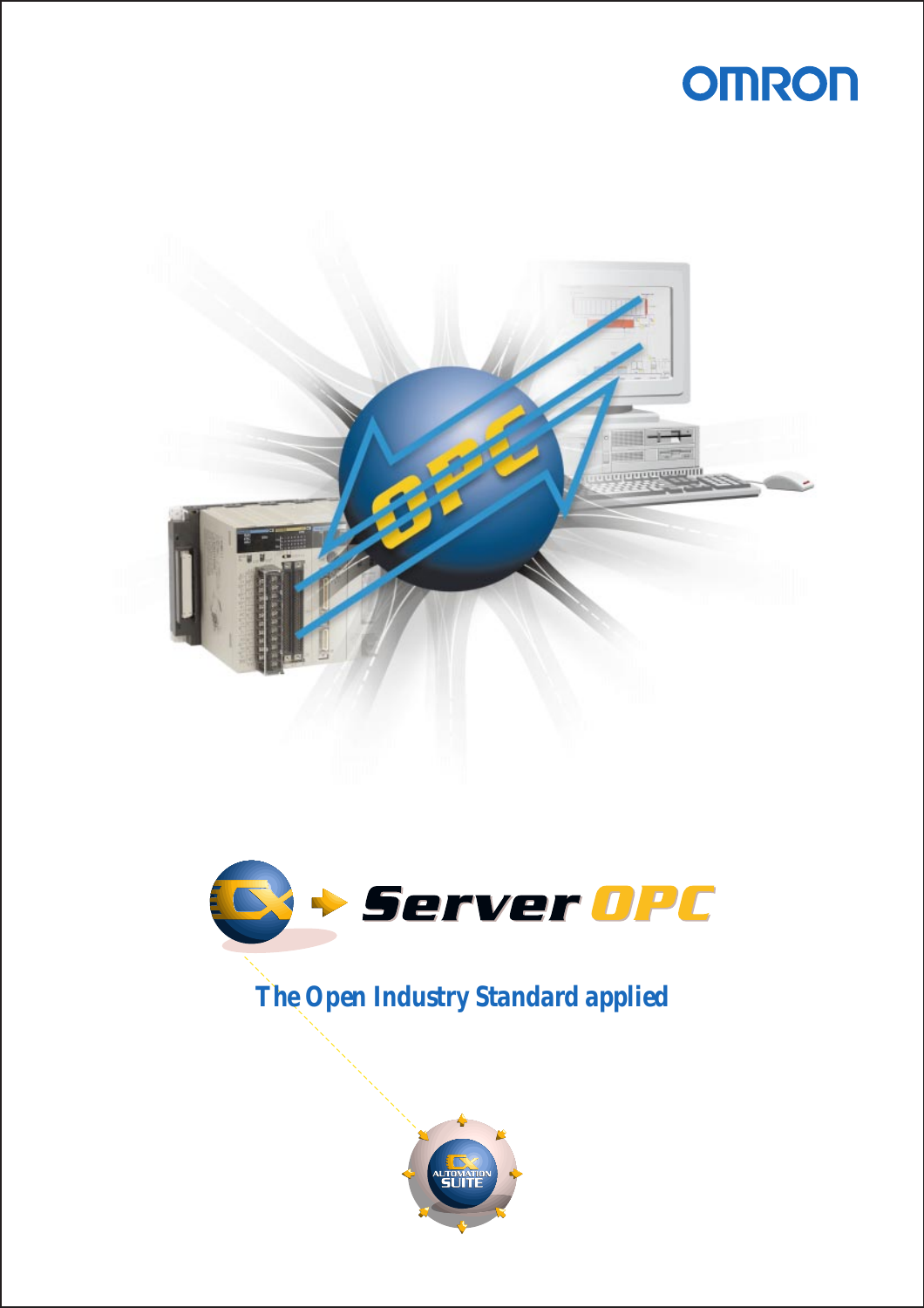## *Adaptivity*

*On the road ahead, into the Third Millennium, manufacturing industries will be challenged by a growing global economy. In order to survive, grow and compete, manufacturers must be able to adapt their production processes to changing market conditions more rapidly than ever before.*

*Omron has developed a software suite that will enable maufacturers to meet this challenge. The Omron CX Automation Suite has been designed to dynamically evolve and accommodate any implementation, improvement, adaptation or extension to any kind of control or data acquisition within the manufacturing industry. The CX Automation Suite offers the one requirement that is needed to constantly optimise manufacturing processes. We call it Adaptivity.*

### *CX-Server OPC*

*CX-Server OPC has been designated by Omron to incorporate any manufacturing process into an open OPC network architecture.*

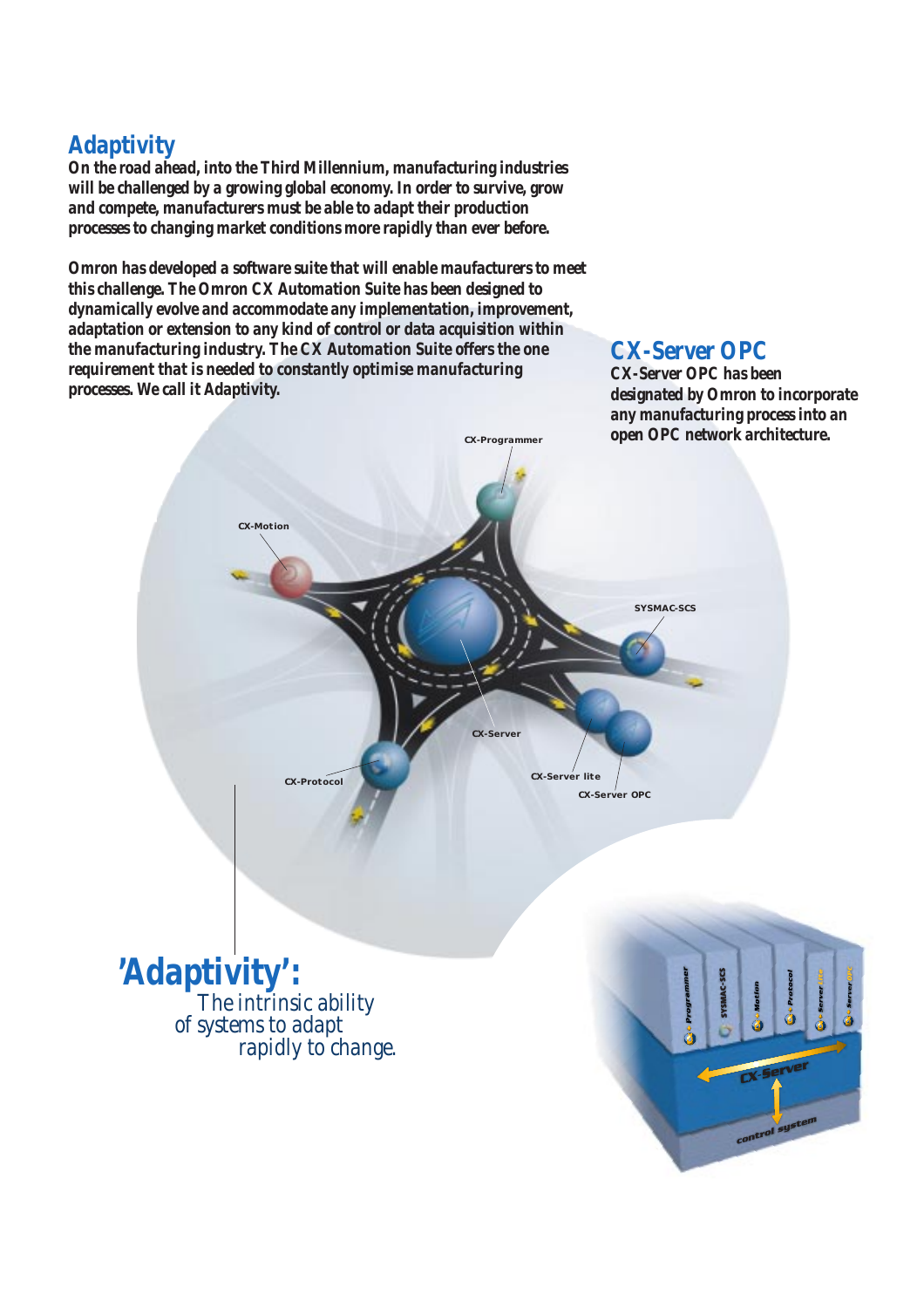



CX-Server OPC supports the development of small OPC client applications in Microsoft Excel or by using Visual Basic. Graphical components have been included to facilitate and minimise the development effort.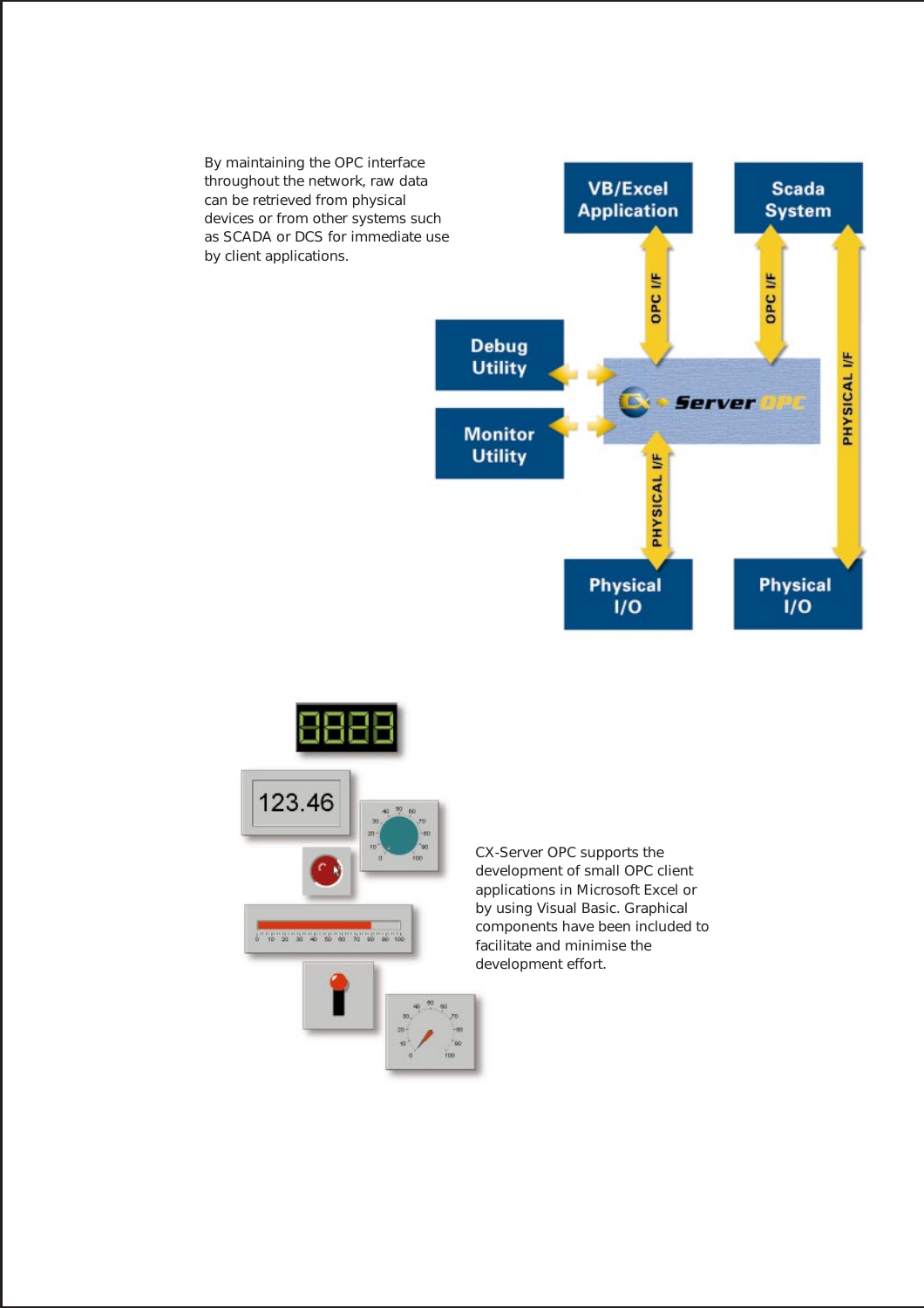#### **Omron CX Server OPC crosses the last bridge**

Many software developers made the attempt, but Omron succeeded in crossing the last bridge by launching CX-Server OPC. From now on there will be no new 'state-of-the-art' systems. With your Omron CX-Server OPC software you will be able to design systems which control devices, machines, factories, entire manufacturing companies and exchange data, real-time and online between devices and administrative systems and vice versa. Instead of being rigid, your Omron OPC system can be easily adapted to every change that may be required. It can accommodate any implementation, improvement, adaptation or extension of any kind of control or data acquisition.

#### **Omron CX Server OPC. Preferably.**

The choice is yours. But before you choose consider this. Omron CX-Server OPC is part of the concise Omron CX Automation Suite. A complete software suite for designing and building the most advanced System Control and Data Acquisition networks. Or the smallest and most simple applications. Of course you can be sure that the application and implementation of Omron components is impeccably documented. But why do seasoned developers as well as beginners prefer Omron CX Automation Suite software? Because it is slim and lean. It enables the expert to work fast and the beginner to learn fast. And it helps you to make the right choice.

#### **More information**

Please call your nearest Omron representative for more information. You will find the telephone numbers of Omron offices throughout Europe in this folder.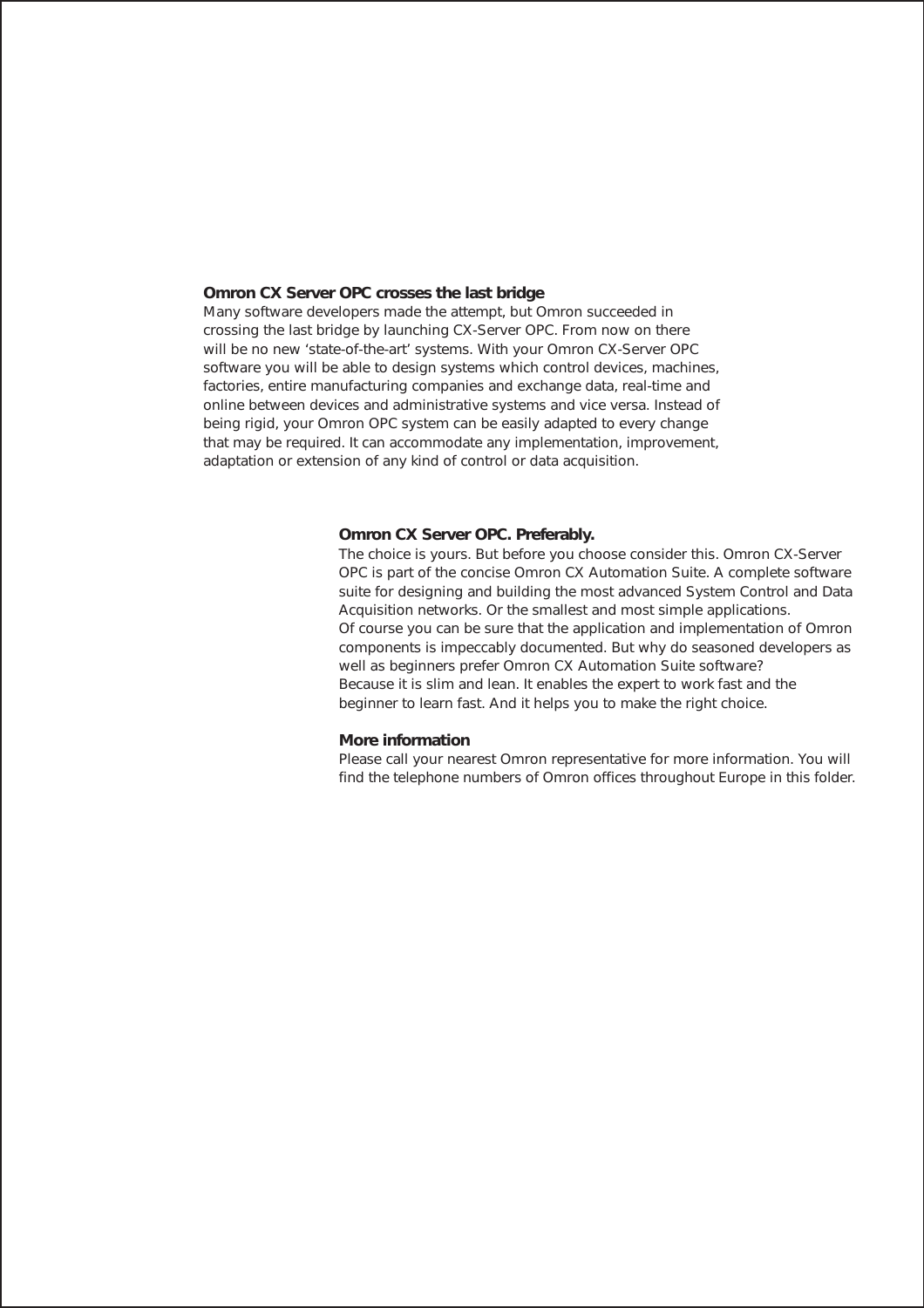



## **The Open Industry Standard applied**

CX-Server OPC has been developed in conformance with the standards as laid down by the OPC Foundation. This means that the Omron CX Automation Suite software will enable and support you to design, build and maintain system control and data acquisition networks based on the 'de facto' industry standard OPC. A further advantage is the fact that you will be able tot use Omron PLCs and other Omron hardware components in an open, generic network architecture. An architecture that has been designed by the OPC Foundation to fully function with components of other brands in the same network, as long as they too comply with the OPC Foundation standards. CX-Server OPC serves you with a true open network architecture.

#### **OPC transparency**

The main benefit of the OPC protocol is that it organises the exchange of data between apparently very different applications and devices. In a very user-friendly manner, real-time data of devices can be shown in a Microsoft Excel spreadsheet, anywhere in the OPC network.



This reveals the origin of OPC. OPC is OLE, for Process Control. Microsoft introduced OLE, the Linking and Embedding of Objects, to enable data exchange between objects in the Personal Computer environment. This sophisticated protocol has also proven to be the ideal solution for the optimal exchange of data in the Process Control environment. With one inherent benefit as a most welcome extra: by introducing OPC in the process control environment, process control systems and business information systems become fully integrated. The barrier between Process Control and Business Administration systems has now been levelled forever.

By applying the OPC standards CX-Server OPC fully integrates into any OPC network architecture. It adds and exchanges PLC-data from devices into this network and operates side-by-side with other OPC Servers.



**Minimum PC requirements:** MS Windows 95/98/NT4.0, Pentium100, 32Mb RAM, 30Mb hard disk space, 640x480 VGA Display.

Windows is a registered trademark of Microsoft Corporation. The names of companies and products appearing in this documents are registered trademarks of the respective companies.